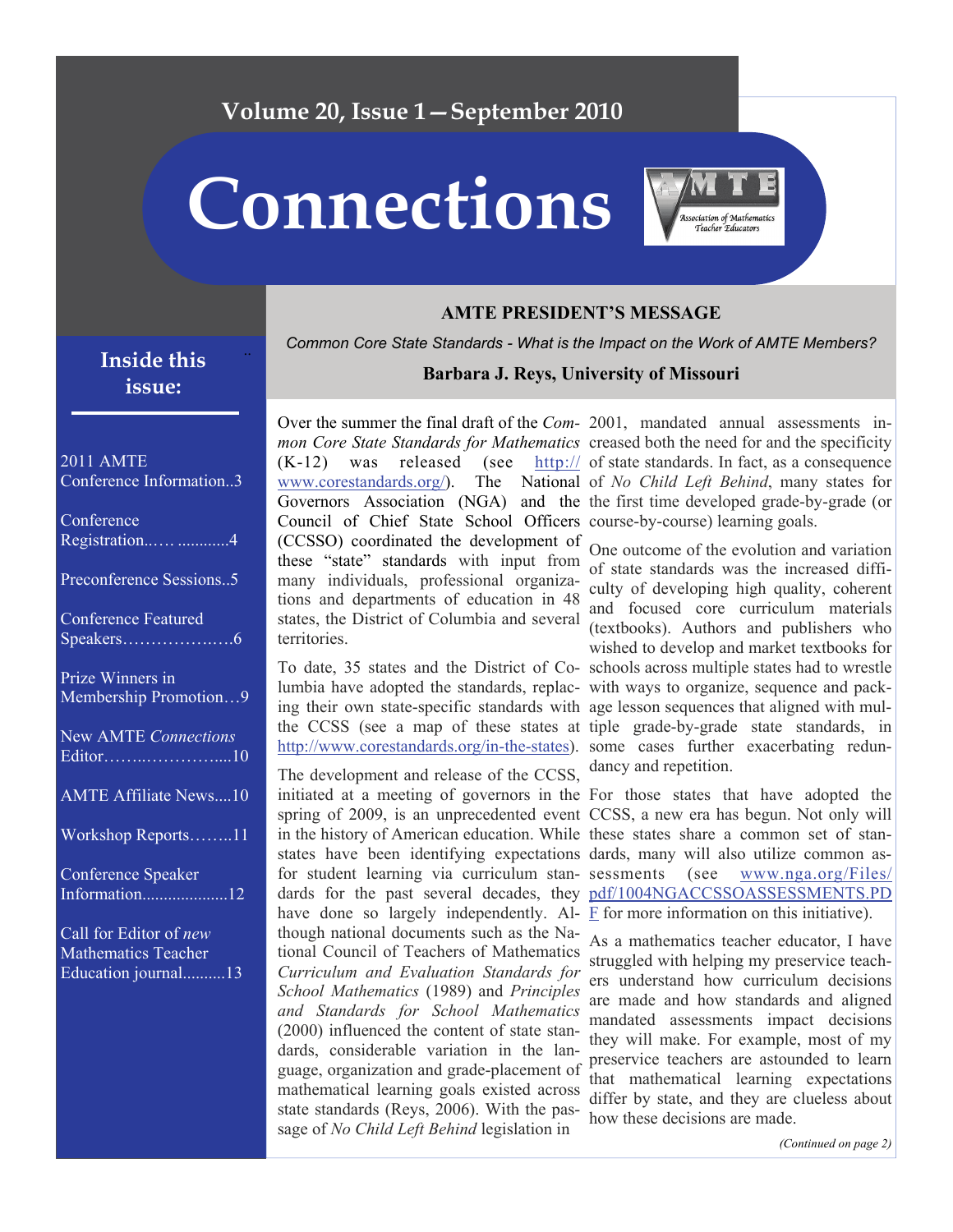**The Association of Mathematics Teacher Educators <http://www.amte.net>**

**President**  Barbara Reys Dept. of Learning, Teaching & Curriculum University of Missouri (573) 882-8744 [reysb@missouri.edu](mailto:reysb@missouri.edu)

**President-elect & Monograph Series Editor**  Marilyn Strutchens Department of Curriculum &Teaching Auburn University strutme@auburn.edu

**Secretary** M. Lynn Breyfogle Department of Mathematics Bucknell University [lynn.breyfogle@bucknell.edu](mailto:lynn.breyfogle@bucknell.edu)

**Treasurer** Lynn Stallings Department of Mathematics & Statistics Kennesaw State University [lstallin@kennesaw.edu](mailto:lstallin@kennesaw.edu) 

**Board Members at Large** Gladis Kersaint Department of Secondary Education University of South Florida [kersaint@coe.usf.edu](mailto:kersaint@coe.usf.edu)

Amy Roth McDuffie Department of Teaching and Learning Washington State University, Tri-Cities [mcduffie@tricity.wsu.edu](mailto:mcduffie@tricity.wsu.edu)

Randy Philipp School of Teacher Education San Diego State University [rphilipp@mail.sdsu.edu](mailto:rphilipp@mail.sdsu.edu)

#### **Executive Director** Nadine Bezuk School of Teacher Education San Diego State University (619) 594-3971 [nbezuk@mail.sdsu.edu](mailto:nbezuk@mail.sdsu.edu)

**Affiliate Director**  Sandi Cooper Department of Curriculum & Instruction Baylor University Sandra Cooper@baylor.edu

**Conference Director**  Susan Gay Department of Curriculum & Teaching University of Kansas [sgay@ku.edu](mailto:sgay@ku.edu)

**Publications Director**  Alfinio Flores Department of Mathematical Sciences University of Delaware [alfinio@math.udel.edu](mailto:alfinio@math.udel.edu)

**Newsletter Editor** Libby Knott Department of Mathematics Washington state University [lknott@wsu.edu](mailto:lknott@wsu.edu)

**Sponsorship Liaison**  Jeffrey Wanko Department of Teacher Education Miami University [wankojj@muohio.edu](mailto:wankojj@muohio.edu)

**Website Coordinator** Tim Hendrix Dept of Mathematics & Computer Science Meredith College [hendrixt@meredith.edu](mailto:hendrixt@meredith.edu)

# **President's Message (continued from page 1)**

Whether my preservice students intend to teach in Missouri or Illinois or Arkansas, they will know that in most states the curriculum expectations for grade 1 or 4 or 7 are the same. While CCSS does not specify course-based learning goals for high school, it does articulate specific standards in domains including number and quantity, functions, algebra, geometry, modeling, probability and statistics. In addition, two "pathways" for organizing high school standards into courses have been developed (see Appendix A at: [http://](http://www.corestandards.org/the-standards) [www.corestandards.org/the-standards\)](http://www.corestandards.org/the-standards).

#### *Opportunities and Challenges*

CCSS provides many opportunities for mathematics teacher educators to engage pre and inservice teachers in thoughtful work. The *standards for mathematical practice* are foundational and teachers will need support in understanding these practices and in helping focus instruction so that students develop them over time. Likewise, embedded within CCSS are *learning progressions*; that is, sequences of successively more sophisticated ways of thinking about a topic. These progressions need to be highlighted and examined by teachers so that instruction develops and connects important ideas.

*Mathematical practices* and *learning progressions* are two areas where mathematics teacher educators can play an important role in working with teachers to implement CCSS. Other areas are equally important. To realize the potential of CCSS, much work needs to be done.

This summer, the AMTE Board of Directors decided to join forces with the Association of State Supervisors of Mathematics (ASSM), the National Council of Supervisors of Mathematics (NCSM) and the National Council of Teachers of Mathematics (NCTM) to establish a joint Task Force to sketch an implementation framework and timeline that can be used to prioritize the

needs of the field and the activities of the various organizations. The Joint Task Force on CCSS, chaired by Glenda Lappan with Kathryn Chval and Gladis Kersaint as AMTE representatives, is responding to the following questions:

*What materials and resources are needed by K-12 teachers, teacher leaders and educators, school and district leaders and parents to support a successful implementation of the CCSS?* 

*What general (national or regional) professional development activities need to be assembled and delivered to help provide support for CCSS implementation?* 

*In what ways can AMTE, ASSM, NCSM and NCTM collaborate in supporting implementation of CCSS?* 

A report from the Task Force is due this month and will be shared with the AMTE membership. Based on the Task Force recommendations, the AMTE Board will work with other professional organizations to develop specific action plans.

Regardless of the actions of AMTE, individual members have an important role to play in supporting preservice and inservice teachers in making good decisions with regard to standards and assessments. This work starts with each member considering some key questions:

*What are the key learning goals and learning trajectories embedded within my state's K-12 standards, and how can I help teachers develop sound instructional programs to support student learning of these goals?* 

*If my state has adopted CCSS, what is the nature of the changes in curriculum emphasis as schools transition from the current state standards to CCSS?* 

*How should my preservice mathemat-*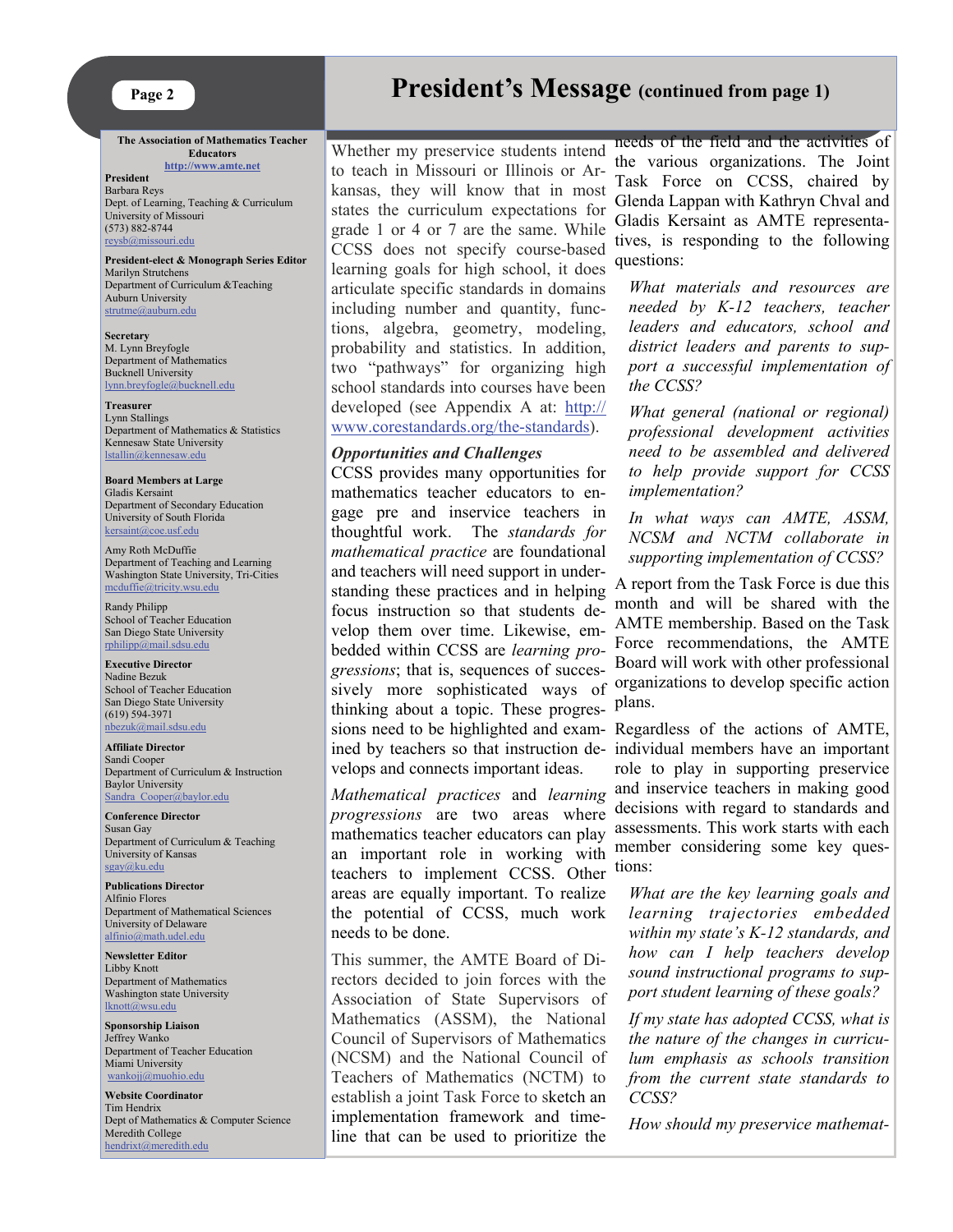# **President's Message (continued from page 2)**

*as a result of CCSS?* 

*What types of inservice teacher professional development is needed to support teacher understanding and productive use of state standards, and how can I collaborate with others (in my state or across states) in this work?* 

*In what ways will state assessment change as a result of CCSS, and how can I help with this transition in my own state?* 

It is my hope that collectively, we can work together to address these and other questions. For example, rather than each AMTE member constructing their own materials to introduce preservice teachers to CCSS, should AMTE commission the development of a set of resources for

*ics course (content or methods) change*  mathematics teacher educators to use for this purpose? In what ways can the AMTE community positively influence the next generation of assessments (formative and summative) related to CCSS?

> I believe the CCSS provides an opportunity for the mathematics teacher education community to take a serious look at what we want K-12 students to learn and how we can best prepare teachers to accomplish these goals. I challenge each AMTE member to first study the final draft of CCSS and then to consider how, as individuals and as a collective group, we can use this opportunity to advance our common goal of supporting the mathematical learning of all students. I welcome your comments and suggestions.

# **AMTE 2011 ANNUAL CONFERENCE**

Make your plans now to attend the **2011 AMTE Annual Conference in Irvine, CA on January 27-29, 2011**. In case you hadn't heard, we are indeed returning for a second consecutive year to Irvine, CA for our 2011 Annual Conference.

The keynote speakers for the 2011 conference have been selected. Details on these speakers and information on their presentations can be found on pages  $6 \& 12$ .

- Thursday's general session will feature Marilyn Burns, Math Solutions.
- Friday's Judith E. Jacobs Lecture will be given by Joan Ferrini-Mundy, National Science Foundation.
- **Saturday's general session before lunch will feature William F. Tate, Washington** University of St. Louis.

Details of the January 2011 conference include the following:

- All meals on Friday and Saturday's breakfast and lunch are included in the registration fee.
- Preconference sessions will be held on Thursday morning; see page 5 for more details or the AMTE website at [\(Preconference Sessions](http://amte.net/sites/all/themes/amte/resources/conf2011/15thAMTEConf2011_PreconferenceSessions.pdf)).
- A full slate of conference sessions begins at  $1:00$  p.m. on Thursday.
- The Thursday general session will begin about 5:00 p.m. followed by dinner on your own.
- The business meeting will occur in conjunction with Saturday's lunch.
- The conference will end approximately at 1:15 p.m. on Saturday.

**\*\*\*\*\*\*\*\*\*\* Register for the conference and make room reservations by Friday, December 3, 2010. \*\*\*\*\*\*\*\*\*\*\*** 

**2011 AMTE Conference: Irvine, CA, January 27-29, 2011.** 

**Speaker registration deadline is September 15, 2010.**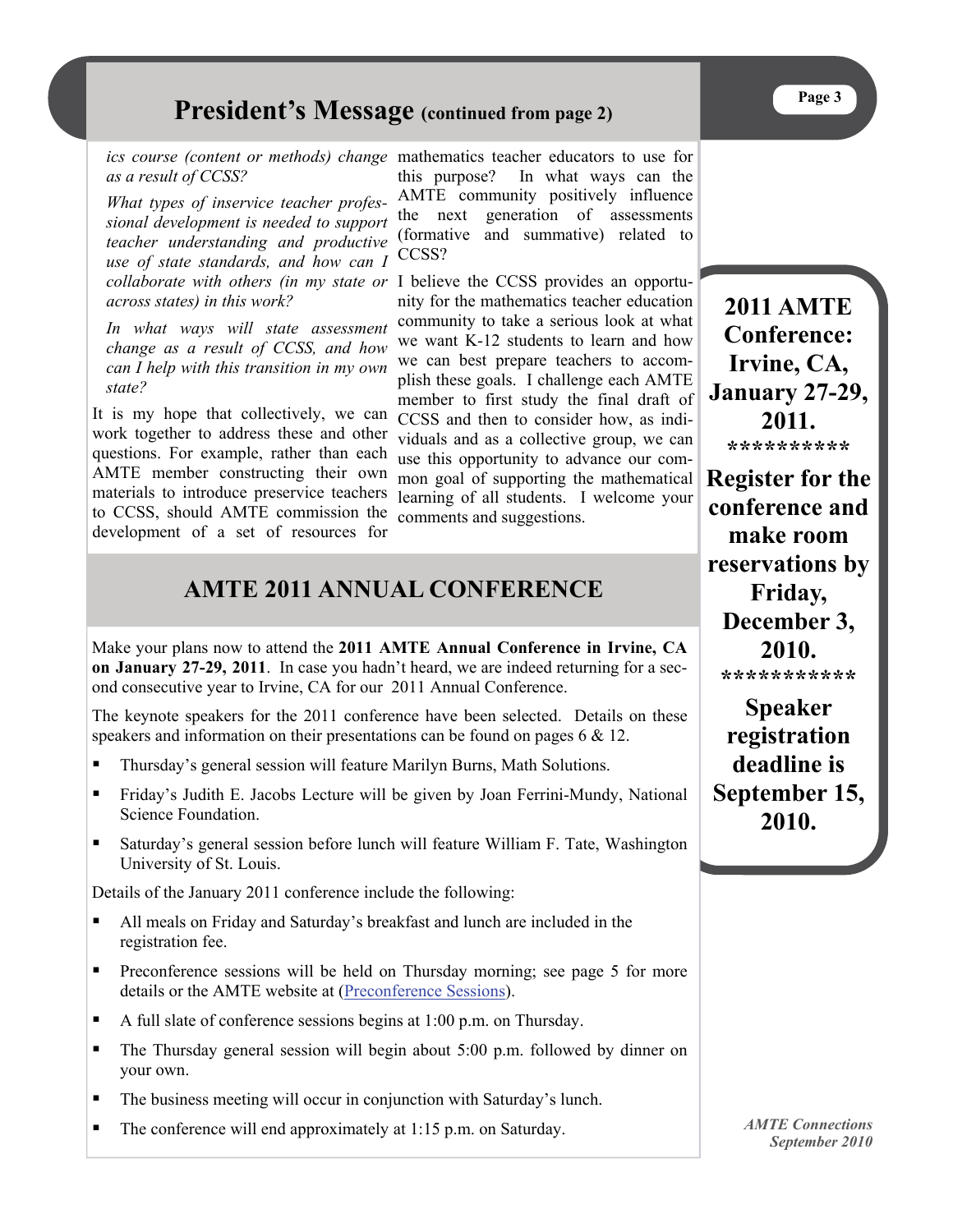**NOTE: There is no on-site registration available. \*\*\*\*\*\*\*\* See the table on the right for registration details.** 

:

# Page 4 AMTE 2011 ANNUAL CONFERENCE REGISTRATION

The conference site is the Hyatt Regency Irvine Hotel. The hotel room rate is \$159 for a single or double room. Make your reservation by **Friday, December 3, 2010** to get our special conference room rates. Please be aware that the conference block of rooms may be sold out early. Once the room block is full, the hotel will accept reservations at the hotel's prevailing rate and only on a space-available basis. Hotel reservations can be made using the link on the AMTE website or by calling Hyatt reservations at 800-233-1234. Be sure to mention the "AMTE Conference" when you call. We encourage you to reserve your room soon.

Conference registration is now available on the AMTE website at [AMTE Conference](https://www.amte.net/civicrm/event/register?id=8&reset=1)  [Registration](https://www.amte.net/civicrm/event/register?id=8&reset=1) or you may download a form at [PDF Registration Form](http://amte.net/sites/all/themes/amte/resources/conf2011/15thAMTEConf2011_MailFaxRegistrationForm.pdf) to use if you are paying your registration fee by mail or fax. The registration deadline is December 3, 2010. Early registration at reduced rates is available through October 1. The speaker registration deadline is September 15, 2010. We hope to see you in Irvine in January 2011!

Registration fees for the conference are provided in the table below (amounts listed are in US funds). Meals included as part of the registration fee:

**Thursday: afternoon break (Note: Dinner is on your own after the General Session.)** 

- Friday: continental breakfast, morning break, lunch, afternoon break, and dinner
- Saturday: continental breakfast, morning break, and lunch

|                                                                                          |                                                                                               | <b>Early Registration</b><br>(Postmarked by<br>Oct. $1)$ | <b>Registration</b><br>(Postmarked by<br>Dec. $3)$ | <b>Late Registration</b><br>(Payment<br>RECEIVED by Jan.<br>14) |
|------------------------------------------------------------------------------------------|-----------------------------------------------------------------------------------------------|----------------------------------------------------------|----------------------------------------------------|-----------------------------------------------------------------|
| <b>NOTE:</b><br>The deadline<br>for speaker<br>registration is<br>September 15,<br>2010. | Registration and Membership<br>Dues<br>(1 year of dues included)                              | \$360                                                    | \$435                                              | \$510                                                           |
|                                                                                          | Registration and Membership<br>Dues<br>(2 years of dues included)                             | \$432                                                    | \$507                                              | \$582                                                           |
|                                                                                          | Registration and Membership<br>Dues<br>(3 years of dues included)                             | \$496                                                    | \$571                                              | \$646                                                           |
|                                                                                          | Member Registration                                                                           | \$280                                                    | \$355                                              | \$430                                                           |
|                                                                                          | Non-Member Registration                                                                       | \$390                                                    | \$465                                              | \$540                                                           |
|                                                                                          | Full-time Graduate Student Reg-<br>istration and Membership Dues*                             | \$270                                                    | \$345                                              | \$420                                                           |
|                                                                                          | Full-time Graduate Student<br>Member Registration*                                            | \$230                                                    | \$305                                              | \$380                                                           |
|                                                                                          | *Graduate students must register by mail or fax because an advisor's signature is required in |                                                          |                                                    |                                                                 |

*AMTE Connections September 2010* 

order to receive the reduced registration fee.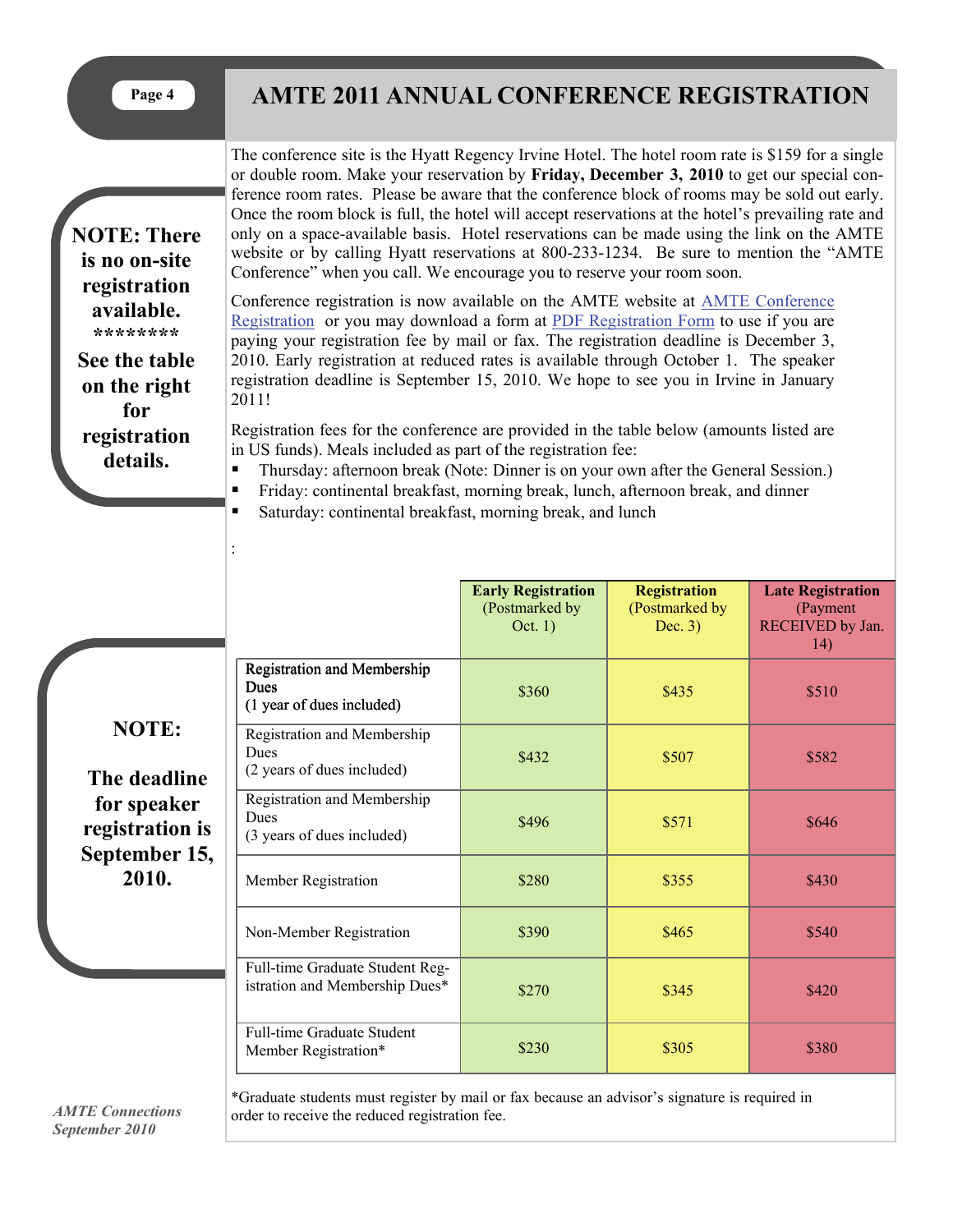## **PRECONFERENCE SESSIONS at AMTE CONFERENCE**

Ten preconference sessions are being offered on **Thursday morning, January 27, 2011** at the 2011 AMTE Annual Conference at the Hyatt Regency Hotel in Irvine, CA. Each session requires pre-registration. No on-site registration will be available. The following list contains the title of each session. More information about each session including the presenters, times, session description, and how to register can be found on the AMTE website ([http://amte.net/sites/all/themes/amte/resources/](http://amte.net/sites/all/themes/amte/resources/conf2011/15thAMTEConf2011_PreconferenceSessions.pdf) conf2011/15thAMTEConf2011 PreconferenceSessions.pdf). For more information on any session, please contact the session organizer.

#### **Session Title**

- 1. Affiliate Connections
- 2. Framing and Analyzing (In)equity and Power in Mathematics Methods
- 3. Using the TPACK Framework to Think About Issues in Technology-based Professional Development for Mathematics Teachers
- 4. Designing Professional Development to Build Specialized Mathematical Knowledge for Teaching
- 5. Facilitating Teachers' Discussions of Practice using Animated and Video Representations of Teaching (ThEMaT)
- 6. NCTM's NCATE Program Reviewer Training Workshop
- 7. Pathways to Middle School Mathematics Teaching in California: Concerns and Opportunities
- 8. Preparing to Teach Mathematics with Technology [PTMT]: Engaging Practices and Materials for Technology-Using Mathematics Teacher Educators
- 9. STaR (Service, Teaching and Research in Mathematics Education) NSF Fellows Follow-up
- 10. Understanding Students' Conceptions of Integers and Implications for Teacher Educators

See the AMTE website for more information on all of these sessions including information on how to contact each session's organizer and how to register for each session.

#### **New AMTE Committee Appointments Coming Soon!**

Barbara Reys (President) and Marilyn Strutchens (President-Elect) will be making new committee appointments next month (October). If you are interested in serving on a Committee, please complete and return the "2010 AMTE Volunteer Form" found at: [http://www.amte.net/](https://connect.wsu.edu/exchweb/bin/redir.asp?URL=http://www.amte.net/) (see "Volunteer Form" under Quick Links).

**NOTE: Preconference sessions require preregistration. On-site registration will NOT be available.**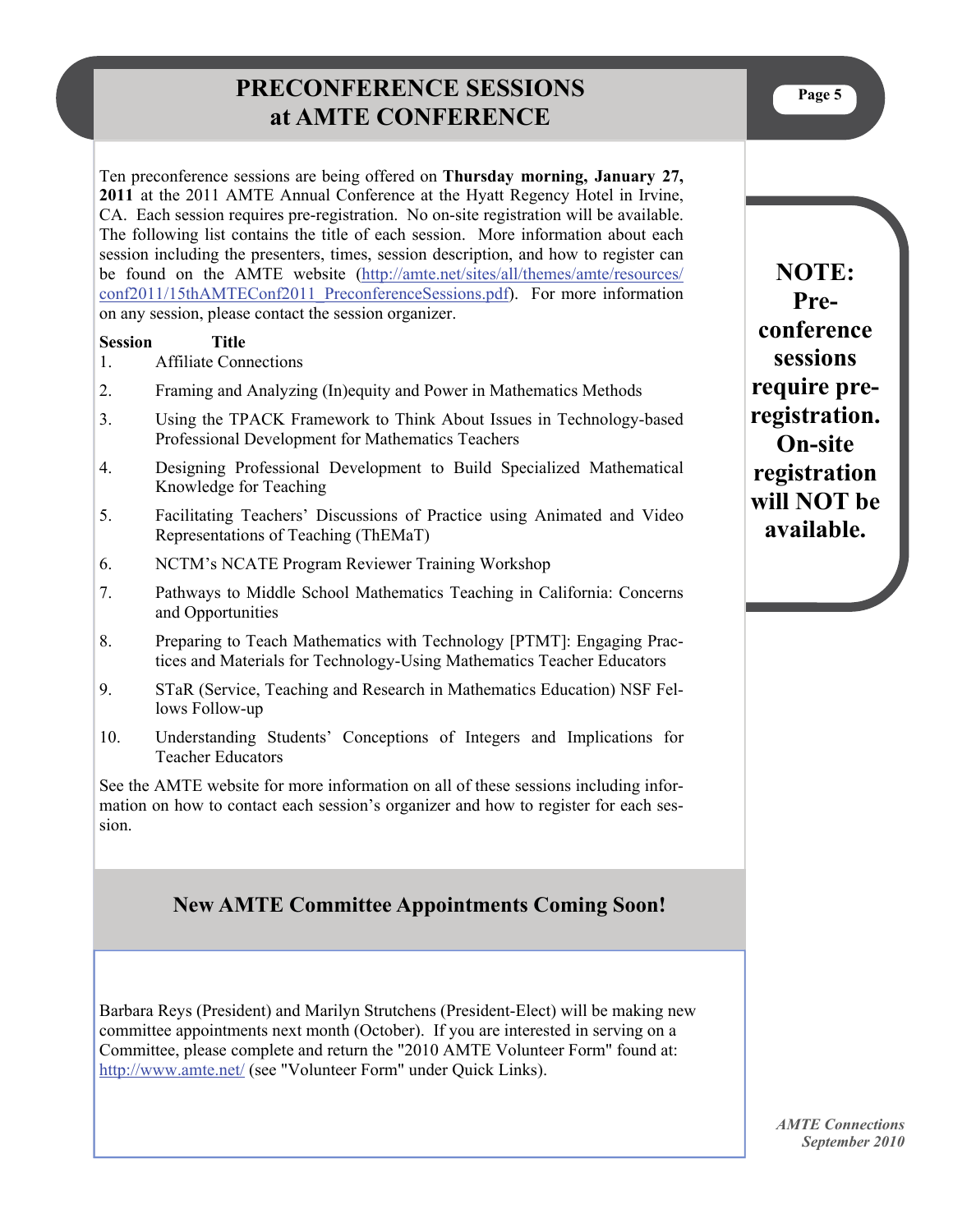# Page 6 **AMTE CONFERENCE FEATURED SPEAKERS**

### **Marilyn Burns Founder of Math Solutions**



Marilyn Burns, founder of Math Solutions, is one of today's most highly respected mathematics educators. For more than 40 years, Marilyn Burns has taught children, led professional development sessions, spoken at educational conferences nationwide, written children's books, and created mathematics resources for teachers and administrators.

In 1984, Marilyn Burns formed Math Solutions Professional Development, an organization dedicated to the improvement of math instruction in grades K–8. Working with a highly qualified team of inservice leaders, Marilyn offered courses to teachers and administrators nationwide designed to improve math instruction and student learning.

Soon after, Marilyn Burns began writing and publishing to further support teachers and provide districts with resources needed to implement in-depth and long-lasting change in their schools. She has written 22 professional books for teachers, including *About Teaching Mathematics, Math and Literature, Writing in Math Class, Teaching Arithmetic, Lessons for Algebraic Thinking, Math: Facing an American Phobia*. Marilyn's professional articles have appeared in *Educational Leadership, Kappan, The Journal of the National Staff Development Council,* and *Instructor.* Also, she has developed several series of videotapes of classroom teaching that model effective instructional strategies.

Marilyn Burns also brings her messages directly to children. She is the author of more than ten books for children, including the best-selling *The I Hate Mathematics! Book* and *The Greedy Triangle.* 

In 1996, Marilyn Burns received the Glenn Gilbert National Leadership Award from the National Council of Supervisors of Mathematics for her influence on mathematics education. The nominators took special note of Marilyn's humor and compassion, saying, "Few professionals have touched and inspired so many math educators. She has taught us several important lessons. . . . We must treat teachers with respect, honesty, and a thoughtful vision. We must turn to student work to make sense of student understanding and achievement."

In 1997, Marilyn Burns received the Louise Hay Award for Contributions to Mathematics Education from the Association for Women in Mathematics.

In collaboration with Scholastic in 2007, Marilyn developed *Do The Math®,* an intervention program designed for grades 2 through 8. *Do The Math* focuses on Number and Operations and targets addition and subtraction, multiplication, division, and fractions.

Marilyn Burns continues to teach in classrooms and relies on these experiences to inform her writing and speaking. She currently is developing individual student interviews for assessing students' arithmetic understanding and skills.

For a description of her presentation, see page 12 of this Newsletter.

**Marilyn Burns is one of three featured speakers at this year's AMTE Conference.**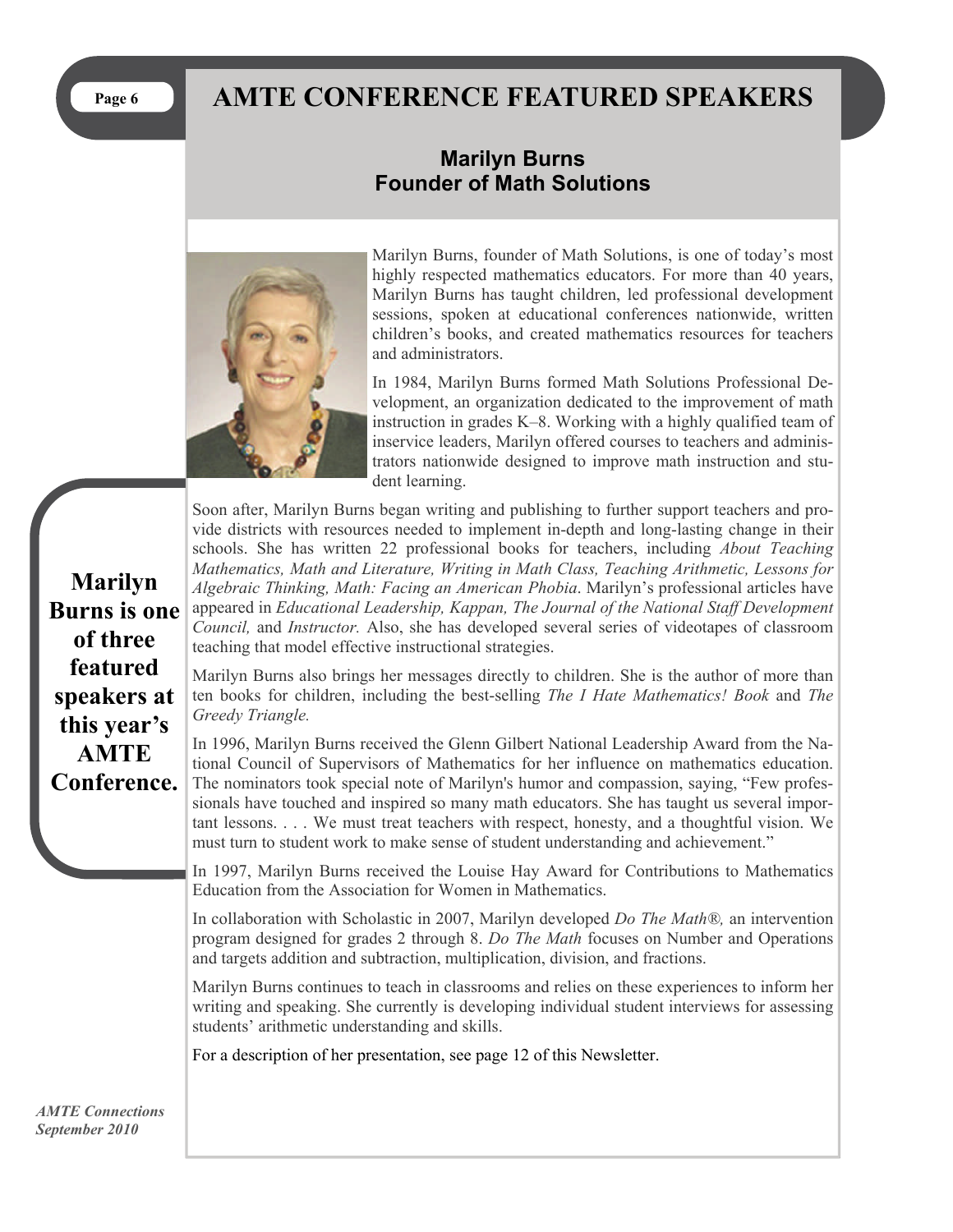## **AMTE CONFERENCE FEATURED SPEAKERS**

**William F. Tate Edward Mallinckrodt Distinguished University Professor in Arts & Sciences Washington University in St. Louis** 



Dr. William Tate believes that policies and programs to "reshape and improve" urban schools and neighborhoods require great universities to invest in scholars and thinkers capable of contributing to the knowledge base and policy discussions associated with the political economy of urban life here in the United States and abroad including language development, health and well-being, poverty, child and family policy, and criminal justice policy as it relates to education.

William Tate's research interests are at the nexus of developmental science and development regimes. He has authored scores of journal articles and book chapters focused on school mathematics, school science, technology education, and urban school reform. He served as the 2007-2008 president of the [American Educational Research](http://www.aera.net/)  [Association](http://www.aera.net/). His most recent book project is titled, "Education Re-

search in the Public Interest: Social justice, action, and policy." William Tate's forthcoming book project is titled, "Research on Schools, Neighborhoods, and Community: Toward Civic Responsibility." He is the co-author of several elementary mathematics and science textbook programs and has also served as an editor of the [American Educational Research Journal](http://www.aera.net/publications/?id=315). Tate earned a doctorate in mathematics education from the University of Maryland, College Park. He also holds a master's degree in mathematical sciences from the University of Texas at Dallas and a Bachelor of Science degree in economics from Northern Illinois University.

William Tate is affiliated with the Center for Applied Statistics and the Center on Urban Research and Public Policy and Center for Applied Statistics. Additional responsibilities include serving as the project director and principal investigator of the [St. Louis Center for Inquiry in](http://cistl.wustl.edu/)  [Science Teaching and Learning \(CISTL\)](http://cistl.wustl.edu/). In 1998, he received an Outstanding Scholar Award from the Special Interest Group Research Focus on Black Education of the American Educational Research Association. In 2000, he received an Early Career Research Award from the American Educational Research Association for his scholarly contributions to mathematics education and urban education. Also in 2000, he received the Outstanding Scholar Award from the University of Maryland, College of Education.

For a description of his talk, see page 12 of this Newsletter.

Comments, questions, and submissions for AMTE *Connections* should be directed to: Trena Wilkerson, AMTE *Connections* Editor, Baylor University Department of Curriculum & Instruction One Bear Place # 97314 Waco, TX 76798 254-710-6162 Fax: 254-710-3160 [Trena\\_Wilkerson@baylor.edu](mailto:Trena_Wilkerson@baylor.edu)

*Dr. William Tate is one of three featured speakers at the AMTE Conference.*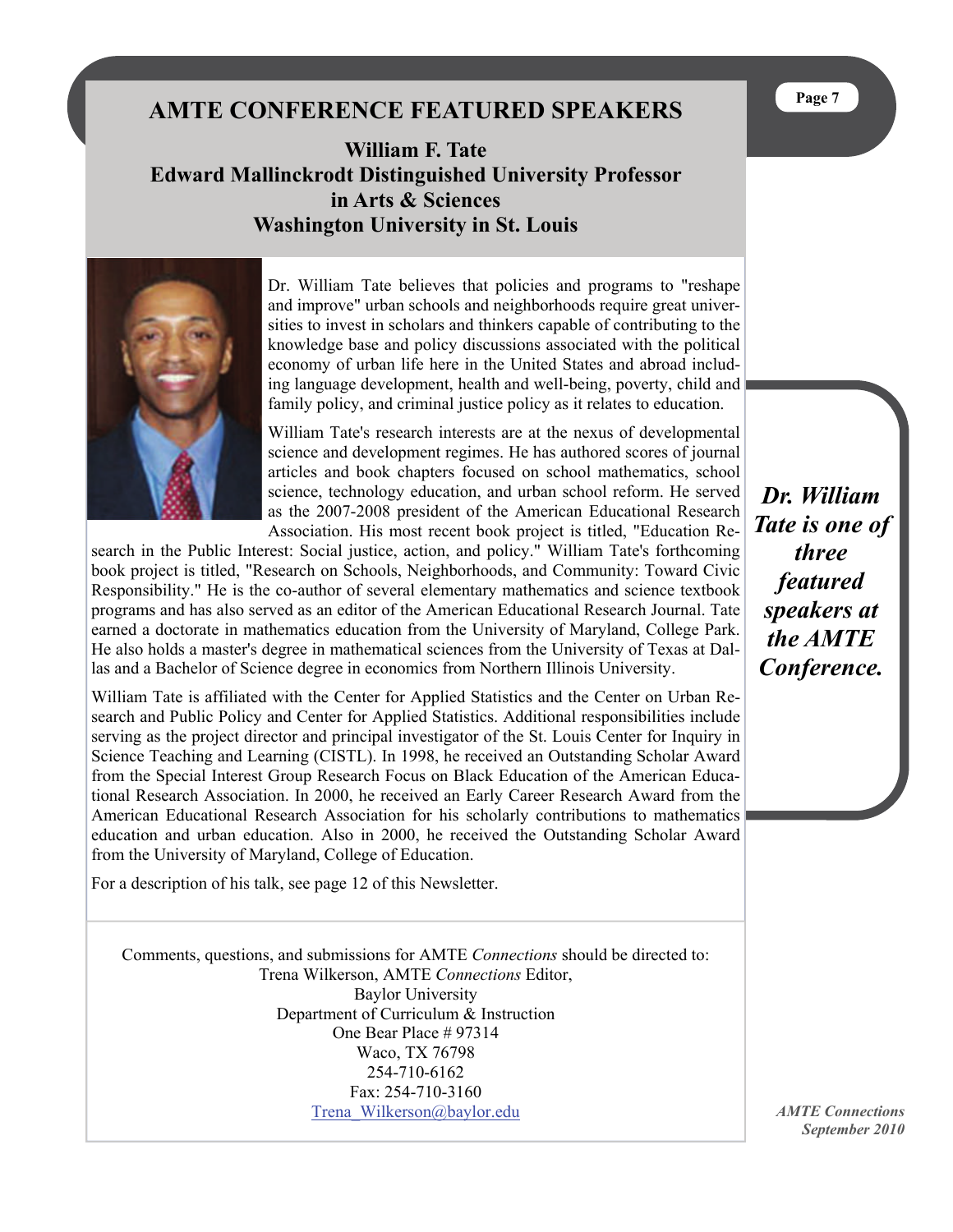#### **AMTE CONFERENCE FEATURED SPEAKER Dr. Joan Ferrini-Mundy Director, Division of Research on Learning in Formal and Informal Settings Acting Executive Officer for the Directorate for Education and Human Resources, NSF**



As an Intergovernmental Personnel Act employee at NSF Dr. Joan Ferrini-Mundy continues to hold appointments at Michigan State University as a University Distinguished Professor of Mathematics Education and Assistant Vice President for STEM Education Research and Policy. She is a professor in the Departments of Mathematics and Teacher Education.

Dr. Ferrini-Mundy was a Visiting Scientist in NSF's Teacher Enhancement Program from 1989-1991 and worked at the National Research Council from 1995-1999 as Director of the Mathematical Sciences Education Board and Associate Executive Director of the Center for Science, Mathematics, and Engineering Education. Ferrini-Mundy was an ex offi-

cio member of the President's National Mathematics Advisory Panel (2007-2008), the RAND Mathematics Study Panel, and the National Assessment of Educational Progress (NAEP) Mathematics Assessment Framework Committee. In Michigan she directed the Michigan Department of Education Teacher Preparation Policy Study Group to advise the Superintendent of Public Instruction about policy reform in teacher preparation (2006-2007) and has served as chair of the Mathematics High School Content Expectations Development Committee. From 1983-1999, Joan Ferrini-Mundy was a member of the Mathematics Department at the University of New Hampshire, and in 1982-1983 she was a mathematics faculty member at Mount Holyoke College, where she co-founded the SummerMath for Teachers Program.

Active in professional societies, Joan Ferrini-Mundy has served on the Board of Directors of the National Council of Teachers, and chaired the Writing Group for the National Council of Teachers of Mathematics (NCTM) 2000 *Principles and Standards for School Mathematics*. She completed a term as a member of the Board of Governors of the Mathematical Association of America in 2006. She has played leadership roles in several MSU-based projects, including the Carnegiesupported Teachers for A New Era Initiative, the NSF-funded *Knowledge of Algebra for Teaching* project, and *Promoting Rigorous Outcomes in Mathematics/Science Education (PROM/SE)*, an NSF Mathematics and Science Partnership. Her research interests include calculus teaching and learning, the development and assessment of teachers' mathematical knowledge for teaching, and mathematics education policy.

## **Nominations and Elections Committee**

The Nominations and Elections Committee heartily thanks the many members who proposed names for offices for this year's elections. The committee appreciated the strong pool from which candidates could be drawn. We are fortunate to have an organization with so many thoughtful, able, and willing members. We all need to remember that there are many ways to serve the organization in addition to officer positions. We encourage members and their colleagues to consider service on committees or volunteering to assist at meetings as other ways to continue to build a vibrant organization. And we encourage all members to vote in the November elections!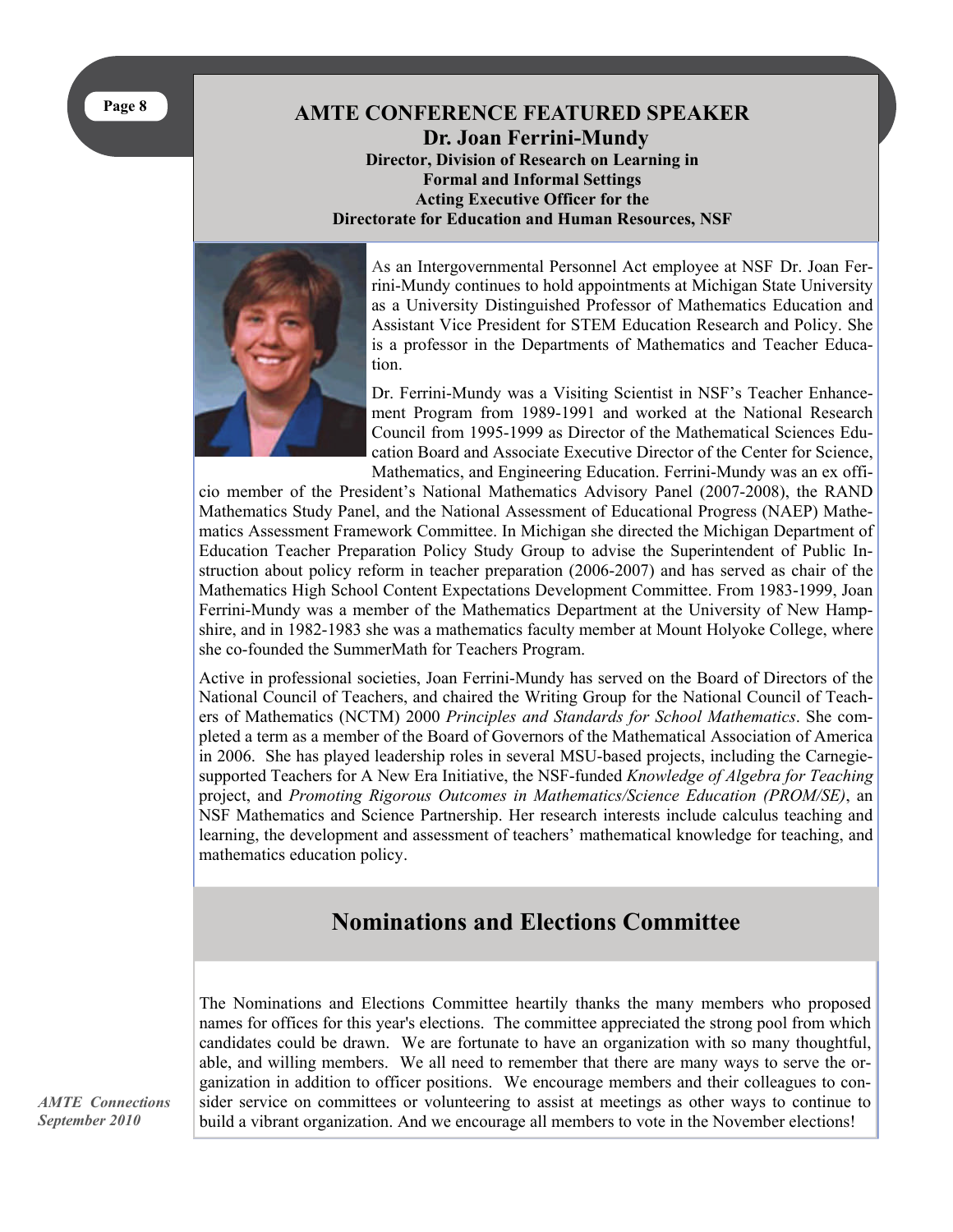### **Prize Winners in AMTE's 2010 Membership Promotion**

#### **Membership Promotion A Success - Winners Announced**

The Membership Committee would like to thank all members - new and old - that participated in this Spring's Membership Promotion. Lots of members took time to refer new members - not to mention renewing their own memberships before the dues increase. As a result, everyone benefitted, including AMTE of course, and the Committee is pleased.

The Promotion netted 76 new members who paid \$5796 and joined for a total of 108 years. Overall, 412 members (new and current) participated in the Promotion for a total of \$40,644 of dues, amounting to a total of 738 years!

| Prize                                                   | <b>Winner's Name</b>     | <b>Affiliation</b>                               |
|---------------------------------------------------------|--------------------------|--------------------------------------------------|
| Free 2011 Conference<br>Registration                    | DeAnn Huinker            | University of Wisconsin, Mil-<br>waukee          |
| One year's free member-<br>ship                         | Sybilla Beckman          | University of Georgia                            |
|                                                         | <b>Ryan Nivens</b>       | East Tennessee State University                  |
| One year's free member-<br>ship-for new members<br>only | <b>Matthew Chedister</b> | <b>Boston University</b>                         |
| AMTE flash drive                                        | Jeff Barber              | University of South Florida                      |
|                                                         | Laurie Boswell           | The Riverside School<br>Lyndonville, VT          |
|                                                         | Mary Majerus             | Westminster College (MO)                         |
|                                                         | Lisa Poling              | Ohio State University                            |
|                                                         | Lucy West                | Metamorphosis Teaching Learn-<br>ing Communities |

The Promotion Drawing was held on July 28, and the winners are as follows:

### **Nominations sought for AMTE Excellence in Scholarship Award and AMTE Early Career Award**

The AMTE Awards Committee seeks nominations for the Excellence in Scholarship Award by September 30, 2010, and for the Early Career Award by October 15, 2010. Information on the awards is available at the AMTE website at [http://amte.net/sites/all/themes/amte/resources/AMTE\\_AwardInfo\\_2011.pdf](http://amte.net/sites/all/themes/amte/resources/AMTE_AwardInfo_2011.pdf).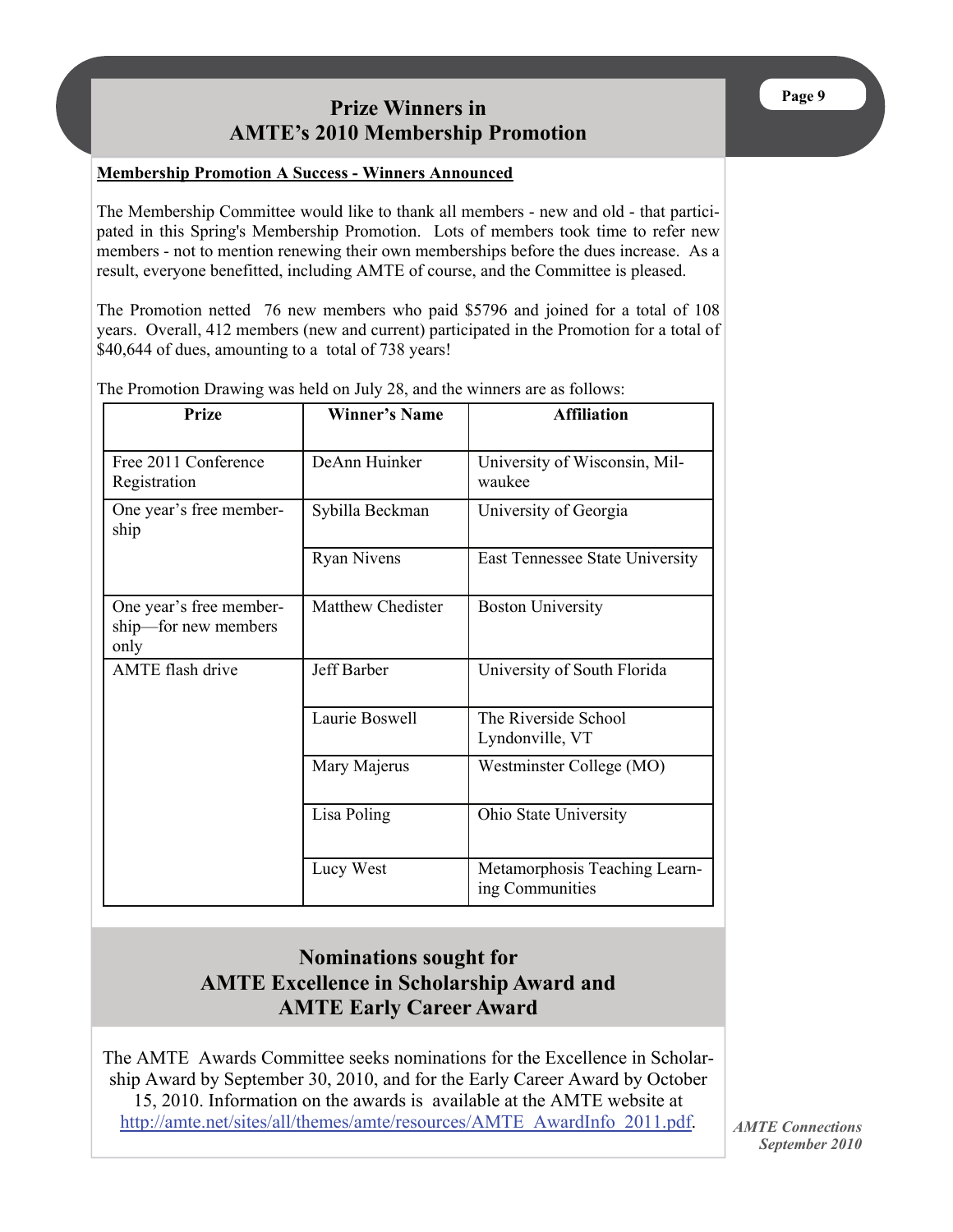**Page 10** 

# **AMTE** *CONNECTIONS* **NEWSLETTER EDITOR**

Libby Knott, Washington State University, has served as AMTE *Connections* Newsletter Editor served as AMTE *Connections* Newsletter Editor<br>since January 2009. This is the final issue under her leadership. During Libby's service the Newsletter leadership. During Libby's service the Newsletter grew from three to four issues per year. grew from three to four issues per year. Libby Knott, Washington State University, has<br>served as AMTE Connections Newsletter Edito<br>since January 2009. This is the final issue unde<br>leadership. During Libby's service the Newslett<br>grew from three to four issues per

The AMTE Board extends a sincere "thank-you" to<br>Libby for her service. Libby for her service.



**Welcome Trena Wilkerson as the new AMTE**  *Connections* **Newsletter Editor.** 



Trena Wilkerson, Baylor University, will assume the role as AMTE *Connections* Newsletter Editor beginning<br>with the next issue (December 2010).<br>Please join the AMTE Board in welcoming Trena to this with the next issue (December 2010).

Please join the AMTE Board in welcoming Trena to this new role.

### **AMTE AFFILIATE NEWS**

**Pennsylvania Association of Mathematics Teachers Educators (PAMTE)** 

Several PAMTE members have been Many PAMTE members are also actively working hard this summer on a proposal involved in the preparation of the Pennto the Pennsylvania Department of Edu-sylvania Council of Teachers of Mathecation for a Mathematics Specialist Cer-matics (PCTM) Annual Conference in tificate. Jane Wilburne and Judy Werner November. Mike Long is General Cohave led a task force, including other Chair, Dave Kennedy and Tom Evitts are PAMTE members Nina Girard, Lynn on the Program Committee, Steve Wil-Columba, Hope Yursa, and Janie liams Zimmer. Jane Wilburne has met with Wilburne is in charge of publicity, and members of the Department of Educa-Debbie Gochenaur is on the Registration tion, as well as State Senators, in order to Committee. At the conference, PAMTE discuss the need for this new certificate will be sponsoring a pre-service teacher and to solicit their support. The Elemen-day. This has been a very popular day tary Mathematics Specialist (EMS) rec-over the past several years, with more ommendations from AMTE have been than one hundred pre-service teachers in used as a model for this proposal.

is Exhibits Co-Chair, Jane attendance.

*AMTE Connections September 2010* 

*Cont'd on page 11*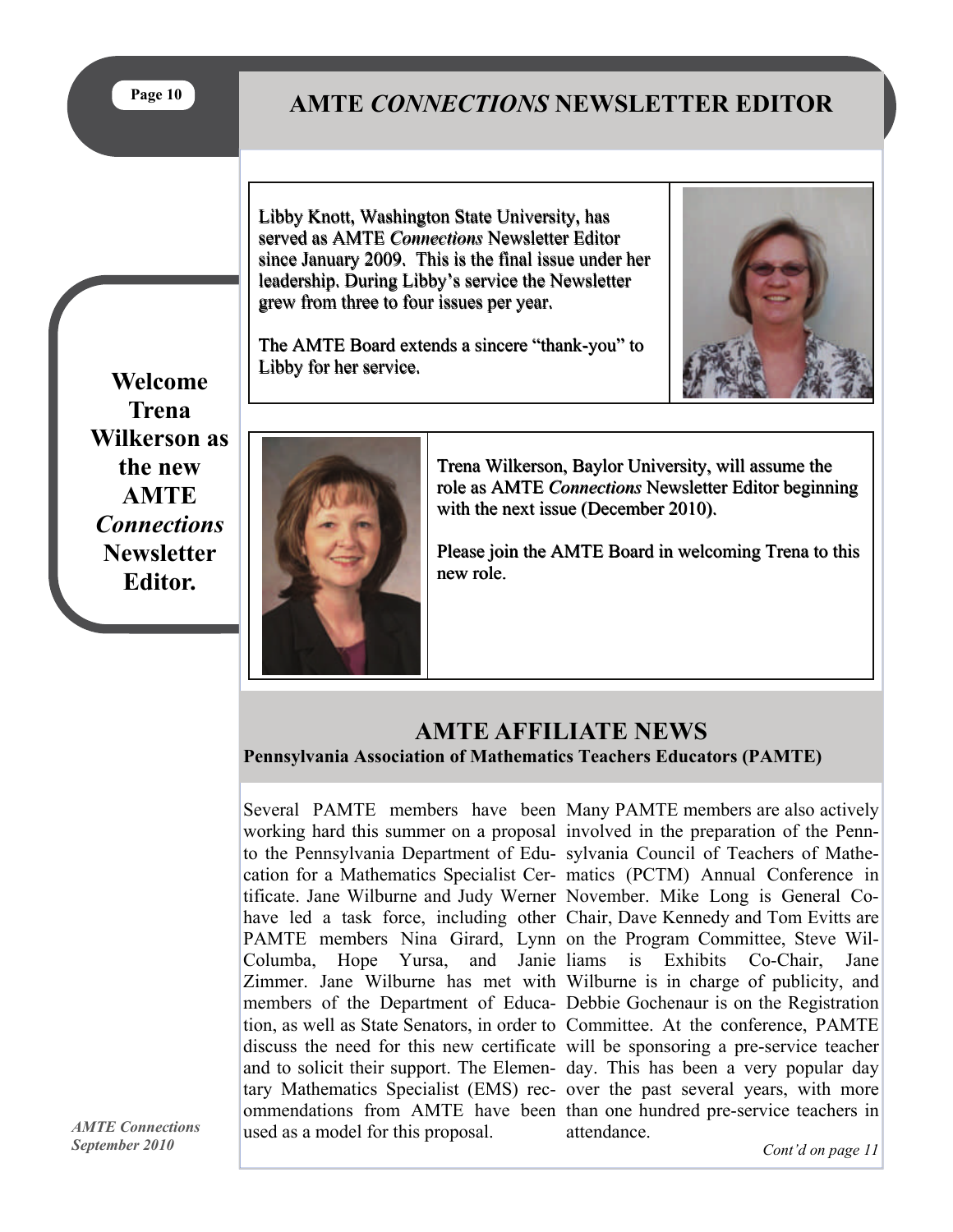# **AMTE AFFILIATE NEWS (cont'd)**

The next Pennsylvania Mathematics making itself known as a strong advocate Teacher Educators (PAMTE) event will for mathematics teacher education across be held at the PCTM Annual meeting in the state. A special thanks goes out to Harrisburg on Wednesday, November Nina Girard for helping PAMTE to grow 10<sup>th</sup>. We have invited several public during her past two years as President. If school personnel to serve on a panel to anyone would like further information, to discuss ways in which we can better pre-ask a question, or to offer suggestions, pare teachers from their perspective. please contact Steve Williams at [swil-](mailto:swillia6@lhup.edu)They have also been invited to join us in  $\frac{lia6@lhup.edu}{lia6@lhup.edu}$  $\frac{lia6@lhup.edu}{lia6@lhup.edu}$  $\frac{lia6@lhup.edu}{lia6@lhup.edu}$ . some roundtable discussions.

Steve Williams, President

PAMTE continues to grow with excitement and energy from its members and is

**Pennsylvania AMTE affiliate news** 

#### **Report from two workshops: Considering the Future of K-12 STEM Curricula & Instructional Design: Stimulating & Supporting Innovative Research & Development**

The rapid growth in features and use of educational media (from e-books to applets) makes it possible to envision dramatic changes in the kinds of instructional materials and environments that can support STEM learning. Questions that emerge when the field considers new tools and technology-rich environments include:

ture?

What materials development and research are required to make this vision possible?

What design, development, and diffusion processes are most likely to produce new, effective approaches to STEM education?

To address these questions, two work-[conferences/stem/index.php](https://connect.wsu.edu/exchweb/bin/redir.asp?URL=http://www.mathcurriculumcenter.org/conferences/stem/index.php) shops were convened to identify and analyze the needs and opportunities for inno-

What will a high-impact, technology-learning. The Workshop Series reintensive STEM learning environment port, Considering the Future of K-12 look like in the near and long-term fu-STEM Curricula and Instructional Devative work. Participants included education futurists, researchers in the STEM content and education disciplines and specialists in instructional technology, cognitive psychology, policy, museum and educational media. Workshop discussions provided a rich source of ideas for examination by those interested in promoting and strengthening STEM sign: Stimulating and Supporting Innovative Research and Development identifies critical research and development activities and calls upon funding agencies and the field to focus attention on these activities. The 50 page report is free and available for download at:

[http://www.mathcurriculumcenter.org/](https://connect.wsu.edu/exchweb/bin/redir.asp?URL=http://www.mathcurriculumcenter.org/conferences/stem/index.php)

**Page 11**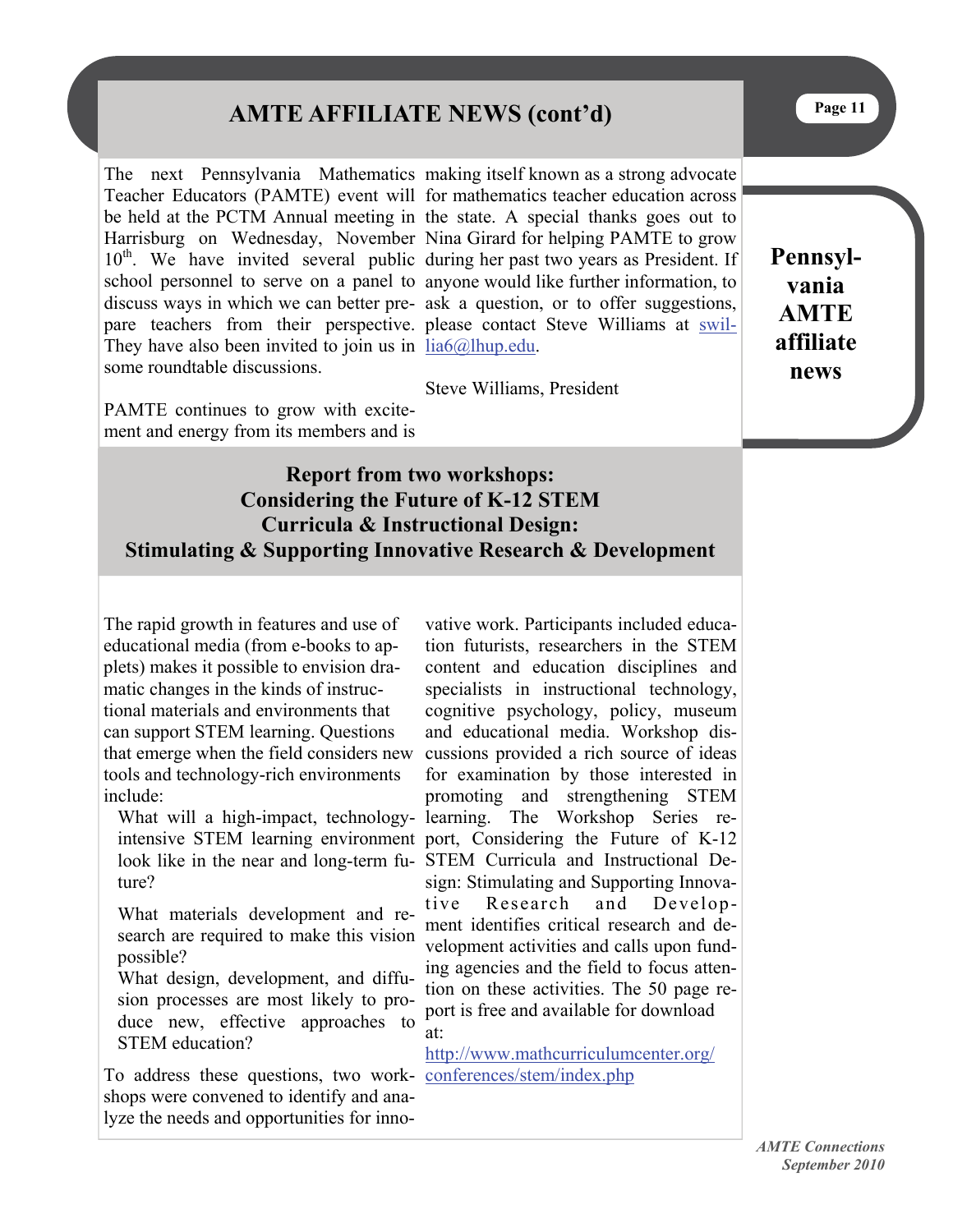# **General Session Speakers at the 2011 Conference**

Speakers for the Thursday evening and Saturday morning general sessions have been selected. Information about their presentations is noted below.

### **Thursday General Session**

### **Marilyn Burns**

### **Making Assessment Integral to Informing K–8 Math Instruction**

This session addresses key questions about classroom assessments: What determines students' success with number and operations? What can we learn from students' paper-and-pencil work? What indicators should teachers should look for when assessing students? How can assessments inform classroom instruction?

### **Saturday Closing Session**

### **William F. Tate**

### **It's Your Choice: Research and Practice Pathways in STEM Education**

A growing bi-partisan movement seeks expansion in routes that credential and develop STEM education professionals. What are central underpinnings guiding this movement? We examine this and explore the potential significance of research and practice pathways in mathematics teacher education.

**The Fifteenth Annual AMTE Conference** will be held in Irvine, California, on January  $27 - 29$ , 2011. For more information about the conference, go to: <http://amte.net/conferences>.

For registration, go to: <https://www.amte.net/civicrm/event/register?id=8&reset=1>.

**Catch these two exciting talks on Thursday evening and Saturday morning during the AMTE Annual Conference.**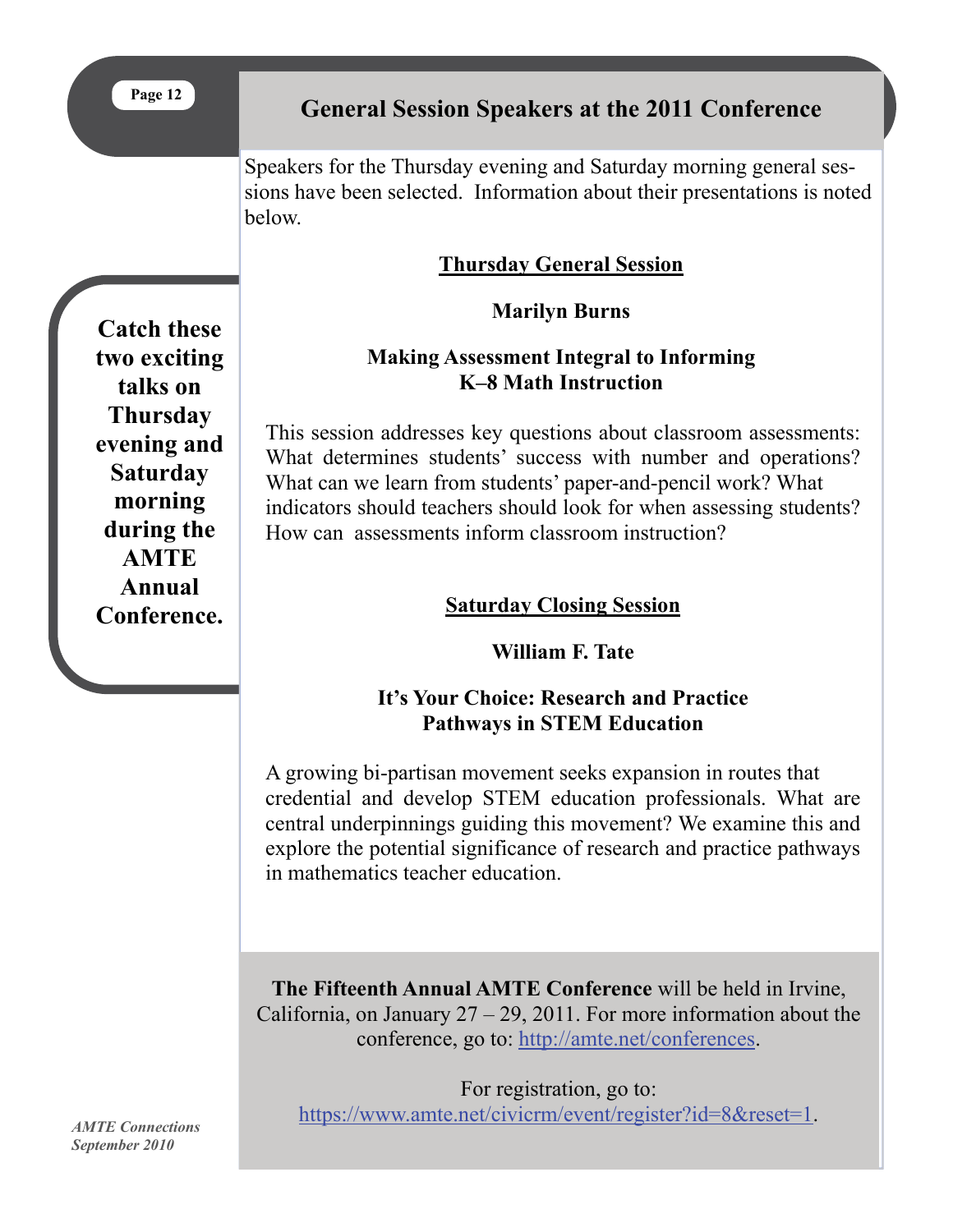# **Call for Editor for** *Mathematics Teacher Educator*

Educators (AMTE) and the National Council for different editorial processes, such as reof Teachers of Mathematics (NCTM) seek viewing, rewriting, formatting, and printing. applications for the position of editor for their new joint online journal, *Mathematics*  tices and issues of mathematics teacher edu-*Teacher Educator*. The target publication cation, including professional development date for the first issue is Spring 2012.

#### **Mission and goals**

The new journal will contribute to building a professional knowledge base for mathematics teacher educators that stems from, develops, and strengthens practitioner knowledge. The journal will provide a means for practitioner knowledge related to the preparation and support of teachers of mathematics to be not only public, shared, and stored, but also verified and improved over time (Hiebert, Gallimore, and Stigler 2002). *Mathematics Teacher Educator* will be a scholarly, peerreviewed journal for practitioners. Initially, two issues of the journal will be published each year.

#### **Audience**

The primary audience of *Mathematics Teacher Educator* will be practitioners in journal, using expert advice from reviewers mathematics teacher education, with *practi-*and the editorial panel *tioner* broadly defined as anyone who contributes to the preparation and professional provide feedback development of pre-K–12 pre-service and inservice teachers of mathematics. Mathemat-the editorial panel and report on the status of ics teacher educators include mathematics the journal (backlog, gaps, etc.) educators, mathematicians, teacher leaders, school district mathematics experts, and oth-**Term:** The term for the first editor will be ers.

#### **Qualifications**

derstanding of the goals and mission of the with a small budget for local expenses (e.g., journal and agree to develop and maintain a mailing, telephone calls, basic supplies) as journal that strives to accomplish them.

 The editor should have previous experi-essing system. ence with scholarly or practitioner journals as the editor, a member of an editorial panel Applicants seeking to become editor of or board, a department editor, or another ca-*Mathematics Teacher Educator* should subpacity providing substantive editorial experi-mit a statement about how they would intend ence. The editor should demonstrate an un-

The Association of Mathematics Teacher derstanding of the time and resources needed

 The editor should be well versed in pracand pre-service preparation of teachers of mathematics.

• The editor should have a record of scholarly publications in mathematics education. The editor must be a current member of AMTE and NCTM.

**Desirable:** Experience in, or vision for, online publishing.

#### **Responsibilities**

The editor will perform the following duties:

- Develop, along with the editorial panel, a process for soliciting submissions, assigning reviewers, providing feedback to authors, dealing with revisions, formatting manuscripts, and working with the publishers
- Assign reviewers to manuscripts

Decide what articles are published in the

Communicate decisions to authors and

Attend an annual two-day meeting with

three years, plus start-up time (Nov. 2010- Nov. 2014).

**Required:** The editor will have a clear un-AMTE and NCTM with provide the editor well as an Internet-based manuscript proc-

to achieve the vision of the journal. The

**Call for Editor for the new online journal,**  *Mathematics Teacher Educator.*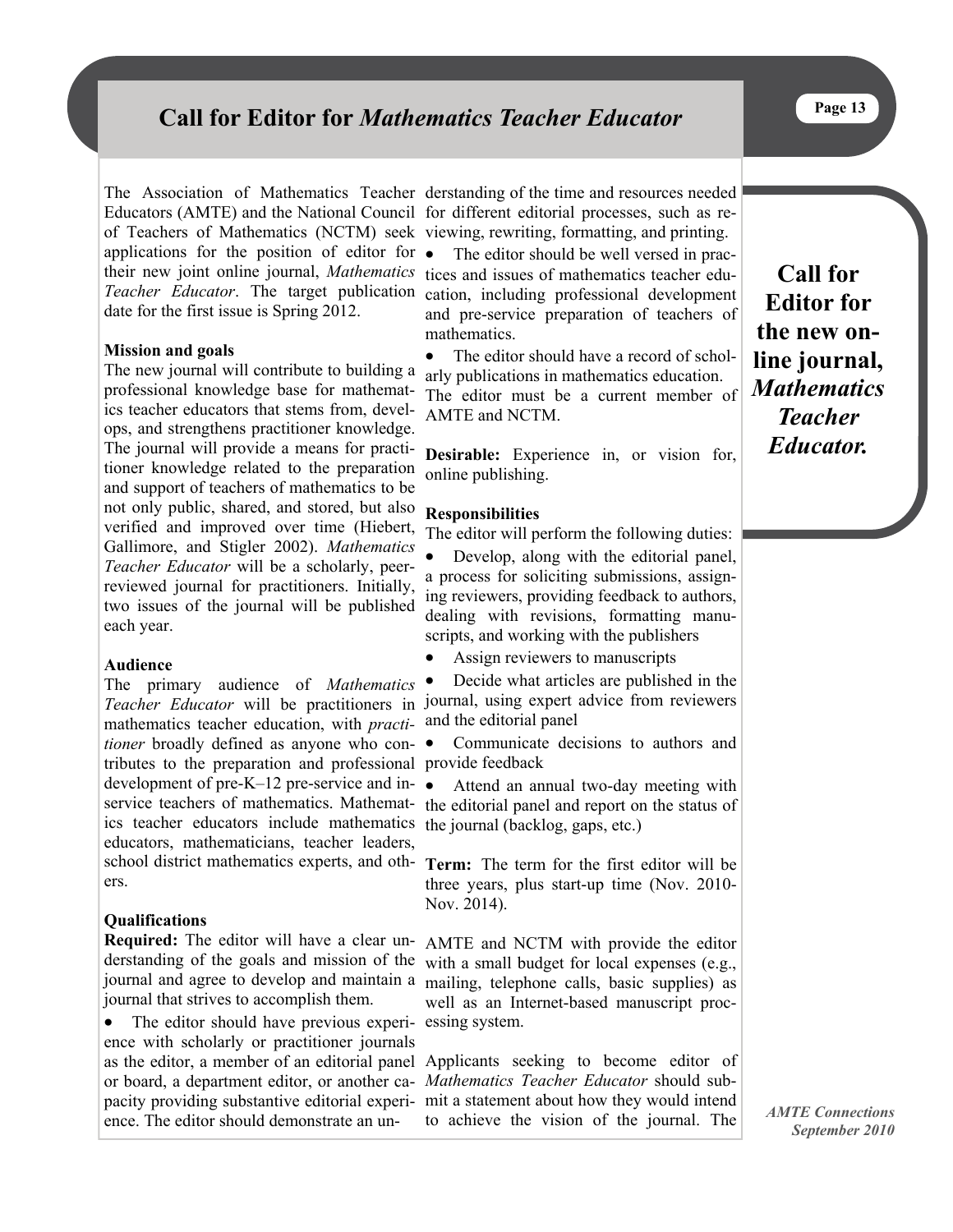

### **Call for Editor for** *Mathematics Teacher Educator*

statement should attempt to accomplish the tor (e.g., release from teaching; graduate stufollowing:

• Clarify the development and implementation of mechanisms necessary to guarantee cilitate their performance in the role of the that the knowledge disseminated in the journal is verified. Especially relevant to establishing the identity of the journal will be determining what counts as evidence and what warrants are needed for practice-based knowledge.

 Discuss mechanisms that will be designed to foster improvements in the field over time. For example, articles can build on previously published work and provide evidence that the contributions are not just innovations, but improvements beyond the initial work.

 Establish parameters for scholarly review of manuscripts for a practitioner journal that aims to develop a professional knowledge base.

Applicants also need to document support from their local institution for serving as edi-

dent assistant; clerical support), or clarify the favorable working conditions that would faeditor.

Applicants may download a document providing additional information about the nature of the journal at [http://www.amte.net/](http://www.amte.net/publications/mte) [publications/mte](http://www.amte.net/publications/mte). Candidates should submit their applications online at [http://](http://www.amte.net/publications/mteeditor) [www.amte.net/publications/mteeditor](http://www.amte.net/publications/mteeditor) no later than October 31, 2010. Finalists will participate in a distance interview. Final selection of an editor is anticipated by November 30, 2010.

#### **Reference**

Hiebert, J., Gallimore, R., & Stigler, J. W. 2002. A knowledge base for the teaching profession: What would it look like and how can we get one? *Educational Researcher, 31*  $(5)$ ,  $3-15$ .

# **2011 Annual Conference IMPORTANT DATES TO REMEMBER!**

**Registration for Speakers: September 15, 2010** 

**Early Registration: October 1, 2010** 

**Regular Registration: December 3, 2010** 

**Deadline for Hotel Reservations: December 3, 2010** 

**Conference Dates: January 27-29, 2011**